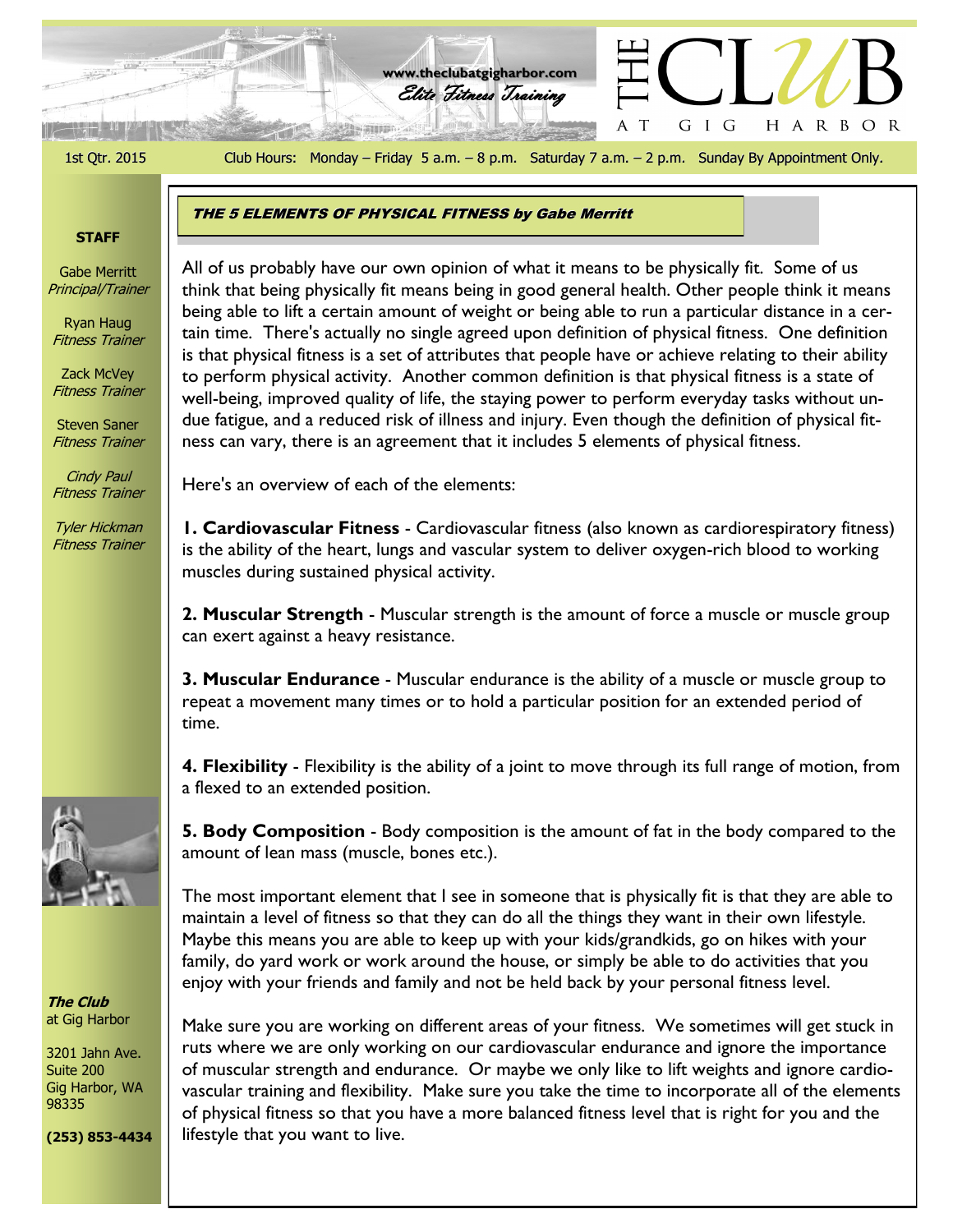RUNNING THE NEW YEAR by Cindy Paul

One popular New Year's resolution is to start exercising. This may be getting back into the gym, trying out a new type of class such as Boot Camp or Stretch Class, or simply deciding to start a running program for yourself. I have never been a runner myself, simply because I always have had huge expectations right from the start which usually lead to disappointment and failed attempts. I have come across some great tips to get those of us past the starting line and into the race without some of the frustration that a new runner can experience.

First and by far my favorite tip is to start with the right running shoe properly fitted to your foot type and running style. Wearing worn out and/or improperly fitted shoes to run can lead to injury. Comfort is very important!

Be sure to warm up and cool down. A warm up tells your body that you will have to start working soon, and slowly gets your heart rate up. This minimizes stress on your heart as you begin to run. Start with a brisk walk for a few minutes, followed by a slow jog. Then gradually increase your speed. When you reach your time or distance goal, slow your pace back down to a slow jog or walk for at least 5 minutes, allowing your heart rate and blood pressure to gradually fall back down.

Don't take on too much too soon. Just like any new exercise, start gradual and build up. Increasing mileage too quickly can lead to severe soreness and possibly injury. Or start out with a time goal, increasing your run time each week by 10 minutes. Building up time or distance slowly you will still reach goals without pain and frustration.

Begin with a combination run/walk approach. This technique is great for those beginning a running program. It builds up endurance to sustain a longer run. This involves running for a short segment with walk breaks as needed. The goal would be to extend the amount of time you are running and reduce the walking time until no longer needed.

Breathing in both through your nose and mouth is important while running. This makes sure your muscles get enough oxygen while running. Taking deep breaths can help prevent side aches; a common issue for new runners.

Finally, don't worry about your running pace. In the beginning, you should be at a conversational pace. A pace where you can maintain a conversation and breath very easily.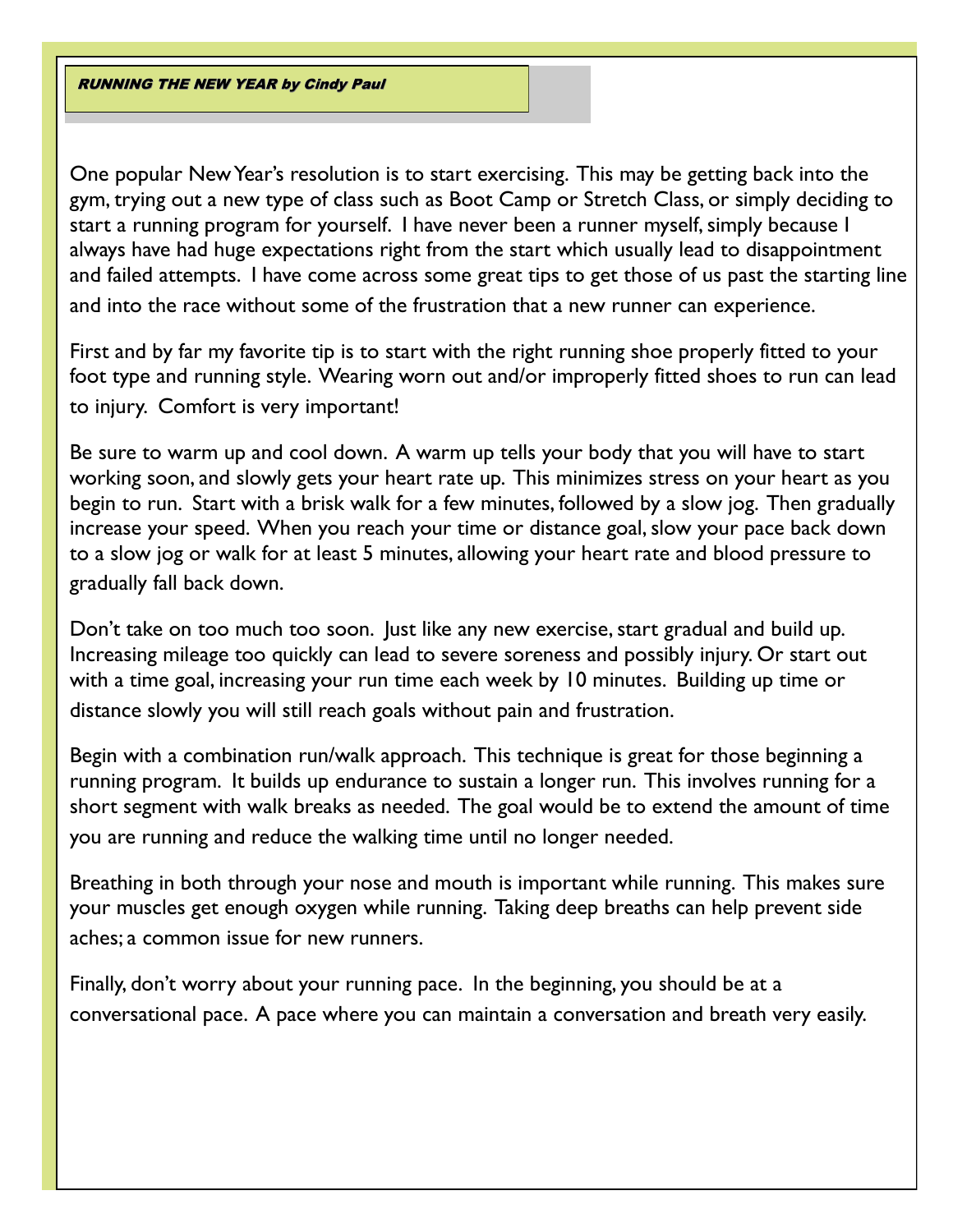#### THE BENEFITS OF BOOT CAMP by Zack McVey

Military style boot camps have been around as a "fad" form of exercise for many years now. Often times people may be a bit intimidated to join in on the fun because of their perception of boot camp as too demanding and difficult. Let's explore why it may be time for you to step out of your comfort zone and give it your best effort.

With boot camp there is a certain element of getting back to the basics, it's outside the normal club environment, you aren't tied down by a piece of workout equipment, and it's a more fun and functional approach to working out. On average most people can count on burning 600 calories per hour that will not only help with weight loss goals, but you will be building muscle. Boot camp is a great way to combine cardio with weight training, it's not just a walk or jog mentality.

The physical side of boot camp is a great perk, but what I consider to be even more important is the positive mental aspect of boot camp. Mental health is a less thought about bonus of exercise and you don't need to break out the yoga mat for a little spiritual enlightenment to get it. If you work out in a group setting, classes are designed to create an environment where people are focused on similar goals and have a similar work ethic. You're surrounded by a positive community of people striving for the same things, which is quite empowering. Oftentimes you meet new people that aren't at your normal workout time at the club. People become friends, and then you are in a new circle of people who are focused on health and wellbeing. You have a built in support system while you are training just like a sports team, if you are dragging they will pick you up! Plus it's easier to be consistent when the people around you are consistent as well.

Boot camp can be for the strong, the weak, the fit, and the not so fit. There is no discrimination, as long as you have the will to finish what you started. Once you complete your first class, clothes drenched in sweat, heart pounding and muscles fatigued, you'll get that burst of energy and confidence when you realize that you just endured and completed a very demanding class. Getting through a challenging workout builds confidence and self-esteem. Look at yourself and realize that you just accomplished something awesome for your body and mind.

Additional bonus - it's free! Our Saturday bootcamps at 8am are led by one or more of our trainers. We encourage you to bring a friend or a family member to try it with you.

# SUGGESTION / FEEDBACK? Have suggestions for The Club? Ever wanted to give some feedback or ask for some changes? We want to hear your suggestions. Please do not hesitate to let us know what you think. We want to make sure that your suggestions and requests are heard and recognized.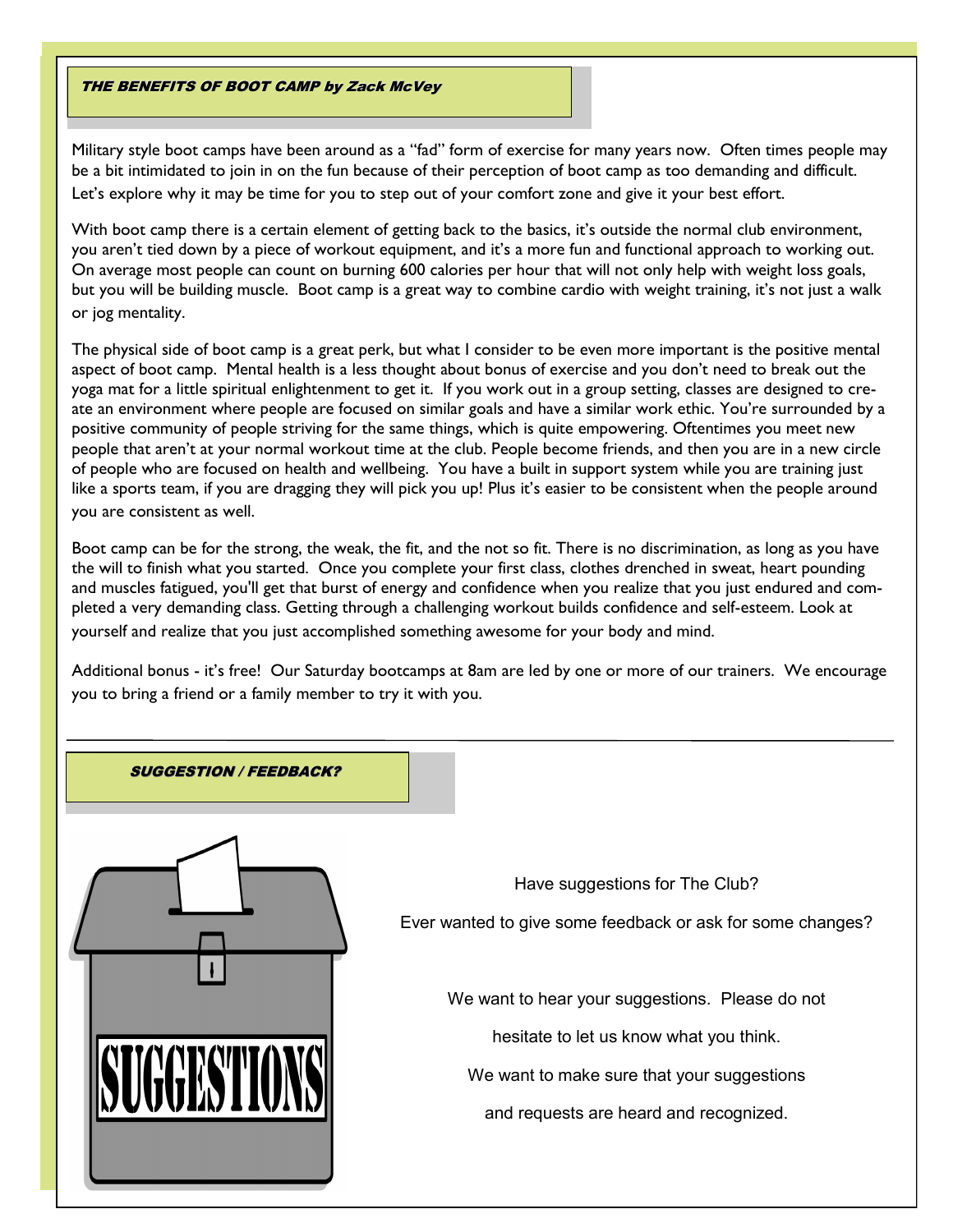## IT'S A LONG SHOT By Ryan Haug

In the world of fad dieting one thing remains constant: that long term success and health benefits are extremely rare. One diet fad that has come back full circle is the "Shot" diet. Basically, this diet comes in two forms; the hCG (stands for human chorionic gonadotropin) diet and the Vitamin B-12 diet.

The hCG diet limits you to 500 calories a day for 8 weeks while taking hCG, either by getting a shot or by taking a "homeopathic" product such as oral drops, pellets or sprays, which you can buy at the store. None of these are approved by the FDA for weight loss. The shots themselves are legal as long as a health care provider gives them to you (they're approved to treat fertility issues.) However, over-thecounter hCG products are not. The FDA has sent warning letters to several companies that market homeopathic hCG products. As far as food goes, you won't be eating much. The diet lets you have two meals a day, lunch and dinner. Each meal has to include one protein, one vegetable, one bread, and one fruit.

The difficulty level of a diet like this is very high. It's hard to stick with the strict calorie limit. Not only is it uncomfortable to live on just 500 calories a day, but it can also be dangerous. It's impossible to meet all your nutritional needs on so few calories. You may not get enough protein either. If you're getting less than 1200 calories a day, it's going to be challenging to get enough vitamins and minerals without taking supplements.

Doctors sometimes recommend a very low-calorie diet (under 1000 calories per day) if someone is obese and has a medical condition such as high blood pressure, but these diets are always carefully supervised.

The Vitamin B-12 shot diet is also low in calories (500-800), but the premise of this diet is to give you the energy you need throughout the day while on a low calorie regimen. The issue with this is that oftentimes taking an excessive amount of Vitamin B-12 can interfere with the effectiveness of other medications. Also, Vitamin B-12 only works if you are deficient, which will most likely be the case with a low calorie diet.

The bottom line is: if exercise alongside a balanced, controlled diet (which is the only true way to safely lose and sustain weight loss) seems like too much work, then you may need to reevaluate how important your health and future are to you.



# **Join us for BOOTCAMP**

#### **SATURDAY MORNING 8 a.m. to 9 a.m.**

Why boot camp? Well, at *The Club*, we are always looking at different ways to help you achieve your health and fitness goals. Our workouts will work your entire body, increasing endurance, burning calories, and improving your overall health.

**Boot Camp at** *The Club* **is FREE for everyone, not just members, so bring a friend along for the fun!**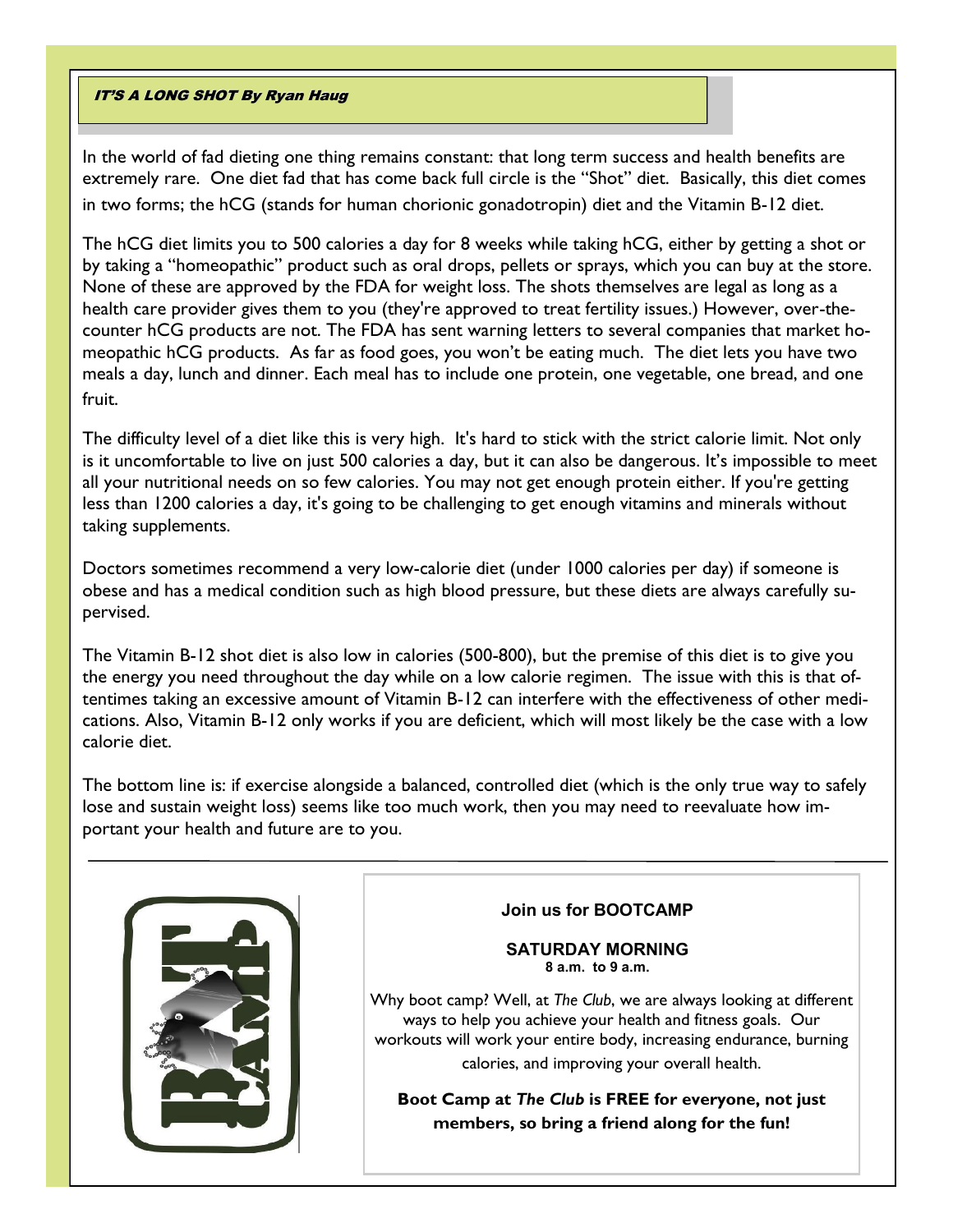#### THE BENEFITS OF ACTIVE REST By Tyler Hickman

If you've ever set foot in any big gym or fitness center, then you surely have noticed people sitting down and resting on workout benches or machines after completing a set of an exercise. Most people use the time period between sets or exercises to send a text message, scroll through songs on their iPod, or chat with their friends. What these people don't realize is that they could be doing a multitude of other activities beyond keeping their seat warm that would not only save time, but also benefit their physical fitness.

You are probably thinking that the term "active rest" sounds contradictory or you may think it is nonsense. What active rest means is that instead of sitting down and doing nothing between sets or exercises, you engage in some type of activity. This activity could include stretching, grabbing a drink of water, performing an exercise that works different muscles than the ones you are resting, or performing stationary cardiovascular exercise.

**Stretching:** When choosing which muscles to stretch during your rest periods, try to stick to the muscles or muscle groups that you are working that day. For example, if you are performing bench press or pushups, stretch your chest muscles to help fresh blood flow into the muscle and reduce soreness the following day.

**Drinking Water:** Grabbing a drink of water between sets is a great way to make sure you stay hydrated. Most people lose more water in the form of sweat during exercise than they think. If you don't have a water bottle already, maybe pick up a Club water bottle to see if it encourages you to drink a little more.

**Working the Antagonists:** Performing an exercise that works the opposing muscle or muscles that you just finished working is an excellent way to save time during your workout. An example would be performing a set of bicep curls and then immediately afterward performing a set of tricep extensions.

**Stationary Cardio:** Throwing in some cardiovascular activity between sets is going to help burn more calories and, therefore, lose fat. Doing a minute of jumping jacks or jogging in place are just two examples of activities that require no equipment.

The next time you find yourself staring at your phone after a set of crunches, remember all the other active ways you could be utilizing your rest periods to maximize efficiency and improve your health.



# **Join us for BOOTCAMP**

**SATURDAY MORNING 8 a.m. to 9 a.m.**

Why boot camp? Well, at *The Club*, we are always looking at different ways to help you achieve your health and fitness goals. Our workouts will work your entire body, increasing endurance, burning calories, and improving your overall health.

**Boot Camp at** *The Club* **is FREE for everyone, not just members, so bring a friend along for the fun!**